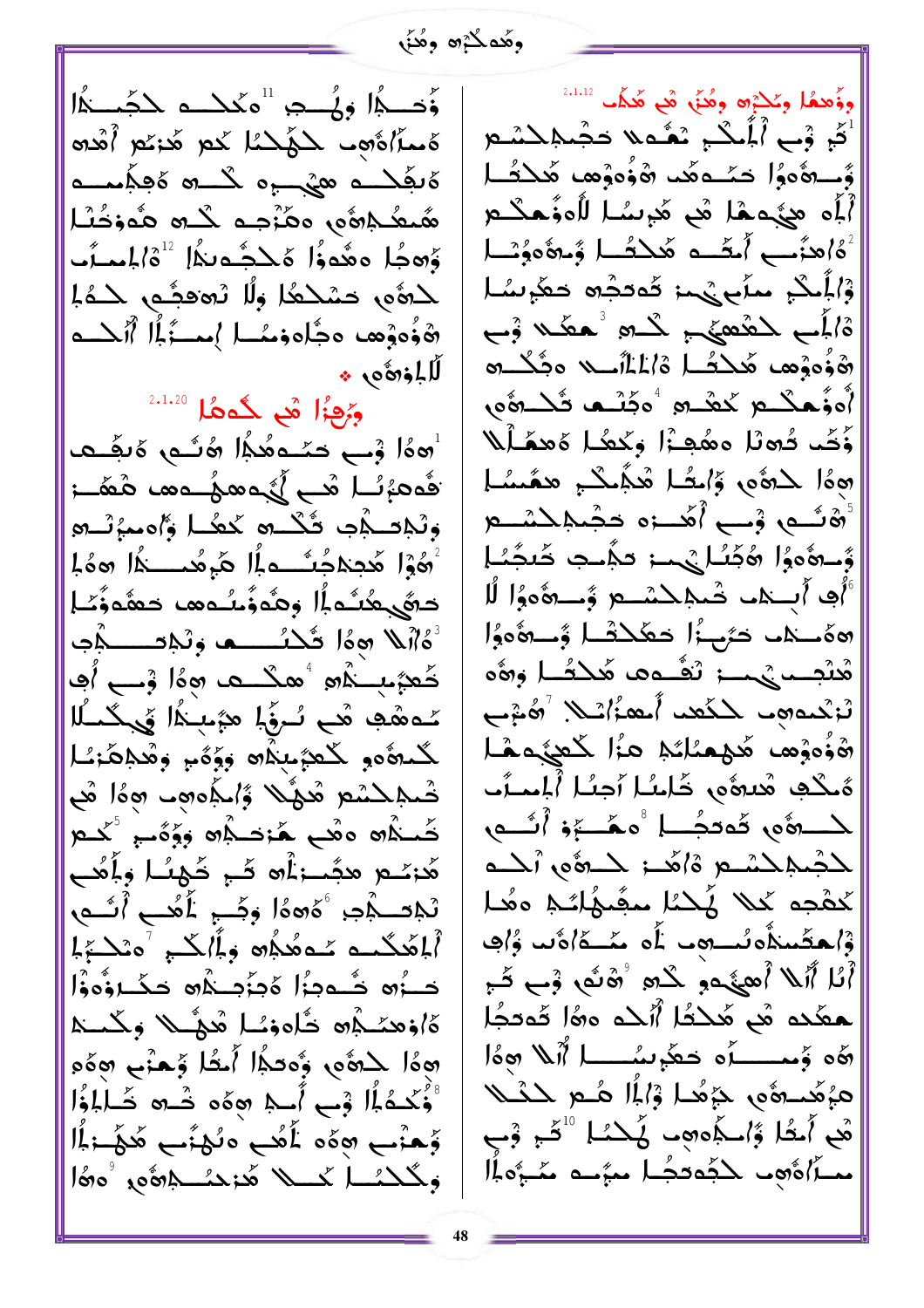همّحسّب هُههَككب لَالحُـهُا كَــلا ثَلا وَمِيزُه هَجعَدِه أَيضُلْ وْالْمِكْلا toors ® مُصَمَّلُ وَمَكَبَرَه وَهُنَّى وَرَجَزًا ® دَّمْهُمْ أُسْلَمُوهِ وَوَٰهُ هُكْلُمُ وَوَّهَ هَكِمُ أَسْكُمُوهِ وَوَا كَلَّهُ الْكُلُّهُ ا هُكُمُ أَسْكُوهِ وَوَا هُوَ هُكُمُ هُنُا أُسِلَمُوهِب هِوُا حَنُمُسِهِ لِمَسْمُ كْلُمُّا ثَلا خَلْبُرْه هِهُا مِجْلَكُمُ وهِ أُهِلًا مِيرًا هؤمًا هُرْمٍ وَهؤا ذُهِ مَمْنَا هِهَا مِمْنَا أَمِكْمِيهُم شَهوْا وَجِنَىنُ**مَا** أَههُم شَــههوُ اخشَعْههجُــــا هُنــــهُو منْحُدِجُــا لَٰا أُوفِجْــــرِ وَوَا خَزِنُعُــا وْْاهِـٰٰٰٰٓهُوۡ مُّبِي ݣْلَـٰهُۚا هِمْـهِ شُومَٰنَىٰۖ هُ نُـا أَبَلًا ۖ حَـهُــهوَّه أَا ونُـهــهُو ۚ كَـــلا ثُهودُا وِجُمْنُم بِهَيشَ خُلِبْهِمْ لَا هُو هِهُا نُهِهِ أَوْلَ إِلَّا وَنُعِيهِ كَلِّي شَوْهِ إِ أَكْمِدَةٍ أَوْمَانَ إِلَيْهِ مِنْ مِنْ الْمُحَدِّدُواْ وهُنْدُو حَجَّجْتُدْ وُالْجَاءِ حَجَّجَاءِ الْمَسْتَةِ حَكُكْمًا هَوَا وَحُكْمًا خَاجَرَهِ هَوَا ەكىلگىل لا يېتىدە ئېگىدە آبال ەۋىكى لا مُحكە و أىڭى ۋى وهَٰڪكُم؈ ۦٚ؈ڢ ڂ۞۫ٯ ۿؘڡڬۿؙٮؙٳ وُجِئْسًا وُلِمُسْوَٰا نُسْوَءُو لَاعْتَسِي ۇھەمھىدىگىم ئىمھىدە أىكىم وڭىم ئىس وهُا هلُا هُے ْرَجِئْنُا وِجْعِدًا هلُا هُے َّرْحِمُ*نْ*ا وَكَجِجُّا ٱلْا شَي كَلَّـْهُا ٱلْمُكْــوِّ وَهْلِجًا ضَعِيرًا هَا وَلَا مِنْ أَيْضِهِ مِنْ هُوجِسُهِ هُوجِسًا أَبِرٍ وُسُبُبُهَا وَهُبِ

هَلَلاجُـــــــــــ \$ \ أَبِأَل حَــــــهُ بِمَهْمٍ وأهشهمه ومُزنُسا أسدوفا حكْسِيُّهِ, هُوِسْكُتْ وْمِحْكُمُ أَوْصَـٰهُمْ أَهْ/هُ: كَجُومٍ هَكَلاجُا لَا غُوسِكُمِ هَا أَيْهِمْ هِجَمْ إِمَّا لِكَبَّهِ مَيْهُمْ أَوْ ذَكَرًا وَخَذَبَهُ وِلْمُهِمْ لِحِمْكُمِ مُحْمَدًا أَلْمُكُمْ وَالْمُسْتَدِينَ لجَمَّهِ بَهْمَ مَعْمًا فَزَّهَ مَا وَمُكْمَّلِ مَنْ الْمَعْدَ هُزمُـا همُسُـا خُعبُطِـدُ وَوَّەُـــو أَهْوُا لِحَمْسِي أَبَأَا هُعْمَسُبِ ابْتَأْىِ خُولًا وُجِنَّبِ حَكْرَوُّووْۤا وهُبِع خُلووْيًا أه مْبِ هْكْبْ أَبْلِمْتُوتِ كُنْعَ مُكْلَاجُنَّا سِكْكُ أَبَلْ الْمَهْمِيَّةِ الْمَسْتَمَرَّةِ مِنْ الْمُسْكَسِدِ أَعْجَدُ مِنْهَ الْكُلُّهَ الْحَكْرَةَ وَهُلْ وَكُلا أُفِكْلِ هَكْعُكُلْ هِهُجِئُلْ يُجُلْ كُجِئْب إِنَّهَا أَأْمَاهُ أَوْجَمِ أَأَلَمْهِ هُمْ لَمُفَادِقُونَ مَكْلاِبْلِ كَـٰهِمَّنَا مَّكْـٰدُهِ وُّكْـٰهُ إِلَّا مَنْجِ كُمِ مَنْ هُاهِنَّ فِي الْمُؤْمِنِينَ فَي ذَوْلِ جَيْرَهُمْ الْمُ لِحَضِّهِجِيْسِ وَيُسِرًا جَعْجَجُا وَوَا ؤْدِهِ أُسِيرٍ وَهُذِيَٰ أَدْوَىٰ لَكَنِي أَهْلِكُمْ ههُن وجُلسُكِ وْالْعَجْسِكْ كَهَّرْسُكُمْ هُكْمُهِشُفٍ مُكْثُمُلًا وِهُمع خُلُوفُهُا آه جُب مسأه أُهوِّهم لِمَشْهَلِهِ إِ وْالْمَكْكُمْ كُعْجَمُو حَكْمَ مِنْ مَكْ لَّكْمَا ۚ وَهُكْمَوْ وَعِعَكُدِ ٱلْوَهَدِ وَ كملا أَمكْبٍ وْالْمَعْكَمْلا كْمَوْهِ، قْبِ ذُكِكُ أَكْذِكُ مِنْ فَلِكُ أَكْثَرَ مِنْ الْمَحْرَةُ أَيْضَاءُ أَنْ مَنْ الْمَحْرَ تَكْشَبَ شَــلًا شَكْـبِ هَعفِّـنفَــا حَكْتُم  $\check{\mathcal{S}}$ ەجَّجە وُكْتُمْ) اَمْ تُم كَـ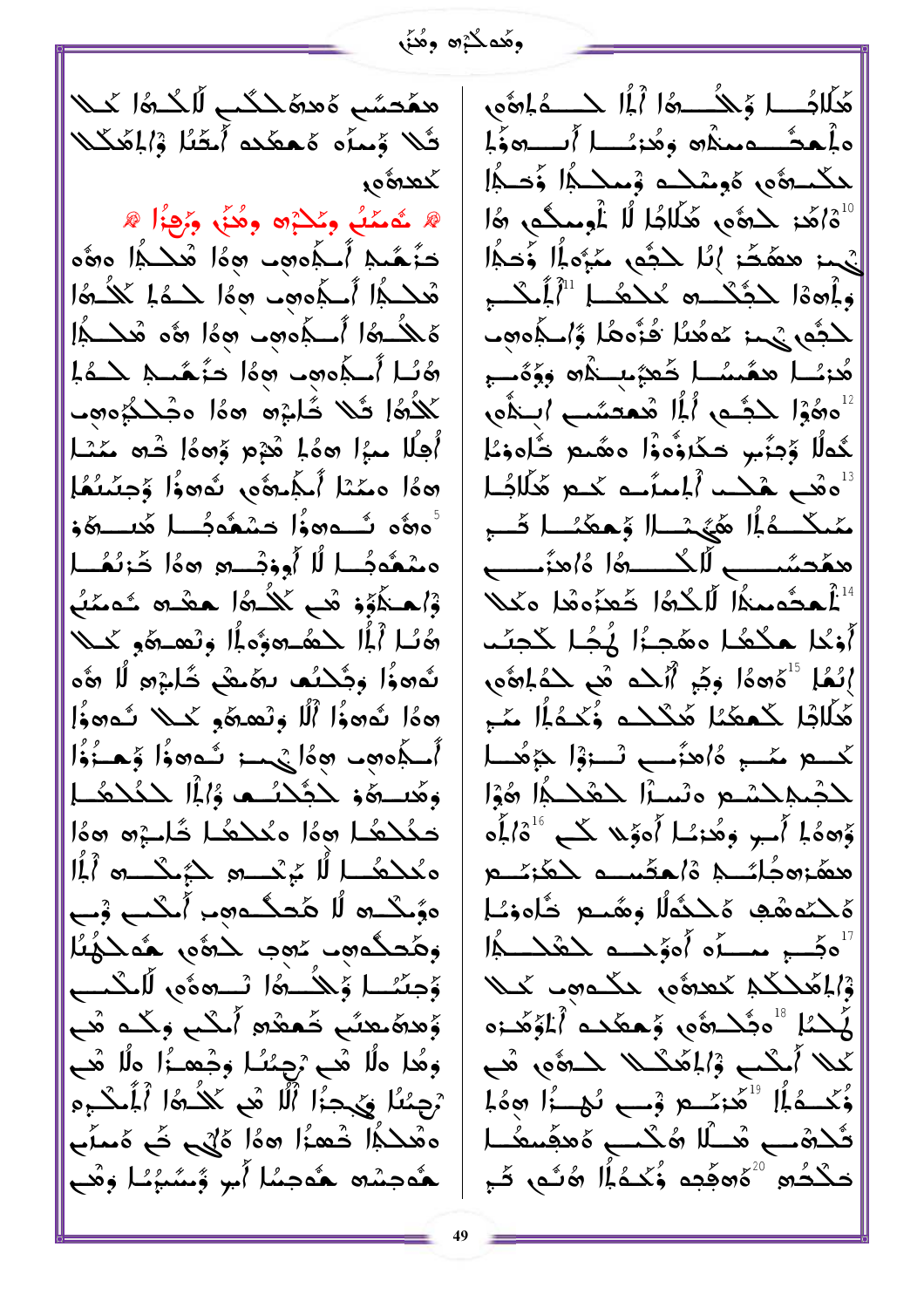ەھْھمَتْسْــا ەھْـــو ۋُـــــە رُضْــــدُّەر لحفْعنفْدَدُ ، حدوهُ مِي مُه هْلِ مَنْ مْمَا وَاجِئْنَا وَحِنْنَا نُهَزَّىٰهُمْ وَٰشَيْهِ ۖ إِنَّنَا وَّكعُـــا هزَّــهُاسًـــهِ لَّاــــهِ حَجَـــمٍ وهوَه أُحِمَّلِ مُولًى وُ}ِ أَنَا أُحِمَّاحُو , مَمْ أَمَّـــد خُـدْــا إنْــا هُعجَّـــم لَا هْــــبْـم تحرَرُ وَأَمْنِ الْمُسْكَمَّةِ مِنْ مَدَّةٍ وَالْمُسْكَمَّةِ الْمَسْكَمَّةِ مِنْ وَجَدَّىهُ مِا ضَعِيمَ هَجَائِمِ وَهَمِهِ قب هيَّ من منْهِ عَهْدُ اللَّهُ وَجْهَدَ: لَا هُهِـٰذُو، ولَا تَـٰبَـلْمِ، ٱلَّا أَــبِ وَّكِـحَكَّلاجُـا وَّىلاُهُا هَٰבُحْنَاُ۫وسُــ هَٰاسِرِ وَجَحْمَــُمَــلا همَّسُا أَحَدُه هُجَّى لِهُجَجَّى هُـ هُو إِنَّا يُهِمَّ حَكَّمَتُم فَعُدَّتُم مِنْهَا إِلَىٰ اللَّهِ مِنْ الْمَارَ بىڭ بىئەن رەڭنەھ بەتلىك بېتىنىڭ وَحْقُـا حَنْحَىٰ مُجُـا وهُـــهِ حَجَّــو وَّاجِزْاْ الْحَجَّى هِزُوْا مُعْمَعُبٍ حَجَّـى لَّا 9ةُ لِحَقَفَت; أَلَّا كَشَيْحُمِيَّـمٍ وَهُو برەڤ خابندُه، برەۋەن ئەھكىب خىر هَقَدَ: ﴿ وَبِ وَلَمْلِمَعِعِنَّهِ حَقَقَتُ أَلْمَ حَجَّدَاجُــِ ملَّا ٱهۡــجۡٮ وِّـدۡمَٰاجَـُـم ﴾ِنُــا كُكْسُوم \* لْمَ ذِمًّا وِكْحَتُوْمًا بِسَنَنَا حثَـــلا منّــهُ، هُجثــُــلا وْمــهُ، مَنْـُـــلا كَلّْهُا كُم أُجُهُبِ ضُجَّنًا مِّبِ مَيْسِمِ ەَجەمْكىي مەھُكا امۇما ھَكىلا مُعْلَم كُجِبْرُه وِكْ هِ هُــمِ سُـٰٓ;لَٰمُ وِجُكِــمْــٰمُومِ ەجْـه حجّج حكْحْفْـا وەدْھ رْهِينْـا وهُـومِنْده هَٰزِجِـهَـٰـا وَّاسِجُوبُاْهِ هَامِنَعبِ تُلا حمّملًا ومُكلِّهِ وهُو خُعبُ هُده َىجَــِ وَٱوۡتُــٰلُ وَۡسَـٰهُۖ۞ۚــبِ هُـــٰكُلِّ ـُــٰــلا

أَجُا وَهِلًا يُعصُّمَأُ مِعْدَمَا عُمَيْنَ لَجَمْهِ ھىۋو ئىڭتەھ قىمنىل ۋاقىز ھۇئ هَه وْاهِدْيَا وَجُهَّوْمٍ أَبَالَ هَهِهَا كَسْهِ هِ مُمَد مُدِيَّلا وهُ مُد هُو مُدب وهُم هَكشُــه أَ۳ه متَــــع تَكَـــــح تهَجــــع<br>مَهْــدَّـهُ أَلْــمَــدَّـهُ مَــدَّــهُ أَلْــدَّـهُــلا وِنُعْدَهُا حَبِّ هُدَهْا ٱلْمُدةَبِ هَذُوُّا وْبِ وَيُعشَّوبُهُ صَبْرٍ ثَعُّوبِ هِمُعَهَّلٍ وَيُعَمِّسُهُ ေါ်ရ

لِّي مَا أَلِي حَكِمُهَا وِهُوَوُكًا. يَسْتَلَبُّهُ أُهَٰذِ إِنَّا فِي وَجِعُدَ آَجِئُنَا وَسُزَلًٰا لِمَثَلًا لَلَّا لَلَّا َعِنُمِ مَن كَجِزَا فَي هُزْا هُو وِجُكِهُورٍ ٱلْل المْمْسِطِ ٱفْهَٰذُوهَا أَسْلَمُوهِب وَذُكِّب كُـٰذُا ۖ جَرْهُـا ۖ حَـٰزُحِنُـا وِهُــعِ أَجُــهِ مِــر ُّهُكُلُّ أَبِّ مِنِّ ثُمْ نَكُورُا وَهُمِ نَامْدِهِ ههُم ثُمٍّ ههُما وَّے هُـه كُـهُـه وَٱجنُـا هَيَّو كَلُّهُ/ كُجِنُّ هَ هُوهُ/ هُبِي أَبْدِيْهِ ۖ كَاهِدًا لِمُمْكِمٍ تُعْدَهُا وَلَأَمِكْبٍ وَلِمَمْكِمِ ىُعْدَهُا أَبُّمٍ نْرَضْ هُىعُصْلا هُىعَكِمْ حَكَّا هَوُّامِذَهُمْ فِي حَكَّا هُوَّ كَلُّـهُا وَّەممُا وَّجِزْهِ كَكَكُمُ!جُّە هُب وَهُنمُا أَجًا أَجَّـم, مُتَّـــلا لَّا 30مَــٰأَى كَجِــْٓا أَلَّا حَتَّـٰا هَلَّى حَتَّـٰا أُهِ ـُـٰٓ;َأَا وَكَـٰٓهُا الْمَ يَسْرِرُ بِهِ مُنْ السُمْسَةِ مَا يَكُمْ مِنْ الْمَرْضَ مُبِكَعِبٍ وَوَصَـٰدُوں لَّالِكُــوَٰا فِكَسِـنَدُوں لِحْمَٰى وَهْدٍ صُلَّحَةٍ لَّا مِهَمْ لَكُمْ الْمَسْرَةِ هُهُا فِي ثَبِّدخُهِ لَلكُهُا مَتْلَبُّابُهِ وْٱلْمَعْدَالُهِ، مْمِ كَلْدُوْا لِمُوبِ وَجُدِلاً و لحجَّم ۚ كَذَلا ۖ هُنَّم أَهِجٌوصَهْا مُرَكَّدا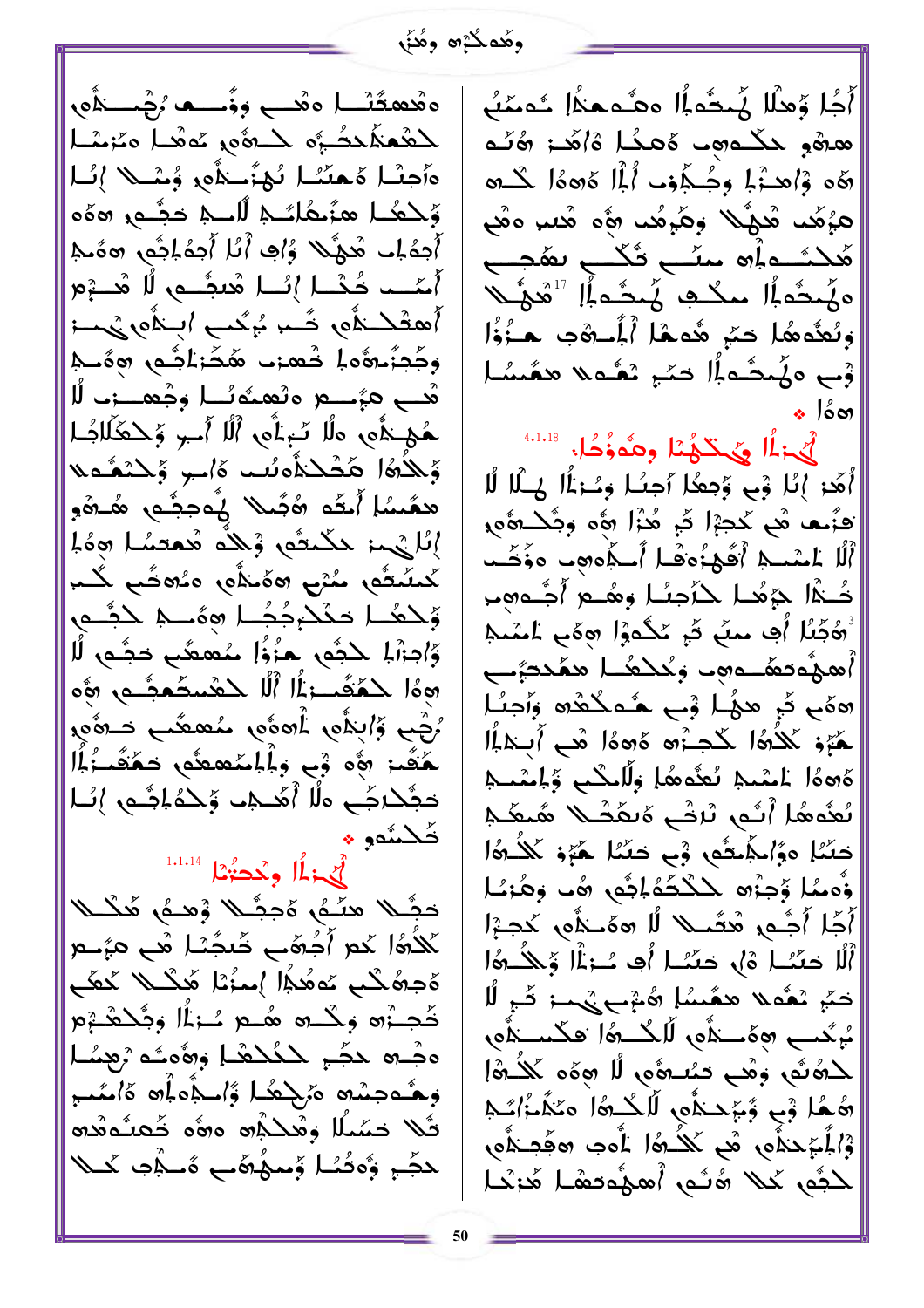وَهُدْكُرْهِ وَهُنَّى

 $\int_0^1 \hat{\mathbf{c}} \cdot \hat{\mathbf{c}}$ فَالَ  $\hat{\mathbf{c}}$  مَا مَمْكُمْ فَا مَدَّمَنَ مَعْلَمَا مَدَّ اهُمُّب حَثَّةٍم وَحفَك وِلًا تَفْكِي أَل يُحِمِّ مُحْكُما وْ/امُحْكَـٰهِ حَمَّـ هَٰلَاجْـا أَهْلُوٰوَٰٓا هَبَّىٰ وَهُعَنُــُ هَ هَنجَــز حكْمه هَضْلا َ فُوزِكْنُا حَجَّانُه لَمَّا أَمْثَنُا سَبٍّ نَحـزُهٖ أَن نَجِعْما كَــلا أَمِكْــمِ بِـهُ مَـذَهْبٍ مِـدُمُ مِـمَّدُ مِهْ أَمِّهِ هُـحَمَّةٍ مِ هُنِّي لِلْعُلِمُعَلِّكُمْ هِ هُمْ أَمْكُمْ وَهُنْسُهِ حككے تّے أُحسناًؤُوْهِ تَسب هُستُو حكَّمةُ مِنْ كَلُّهُ اخْتَلِهُمْ أَوْجَلُوهِ وَالْمَرَاءُ ەَجسَىلًا ھمَىىڭفَا ەَجِعُەڭگىا وۆەممَا وَهُدوهُا وْٱلْمَرْهُجِم أَبِرِ رُجِئْنُـْ۞ لَا ۞ ٱ يْهِمْ لِحْقَلَابُمَا هُدَهُمْ يُخْلَفُهَا وَجَدَانِمِ وَّدكّدہ معكلكىدٌ ٱلْلهُ أَسِ وِمُعمدُو حكْمِكُمْ وَاهُدْ هُنَّهُ جَهْدُوا وْجِعَةِ أُسْعَفْ ەْجِزُە وֻ)ئىمَا ۆھىكزلْمەم أَهْجِدَامەم هَكَنْكَ مْجَ هَٰلَاجْا غُمْجُوْمِنَاْلِ وَٱمْخُرَالِ هُعدَا حَزَمْهِ هَا هِكُمِناُ هِ حَكِيمًا وَّاجَنِ وَثَلا قَدْوَمِ هَدَشْوِا الْمُمْلَمِ فْيكْــە۞ دَــەُ وْسِــوشَــلا شْــرْم ـُمَحجُــــ ۚ كَـــــــهِ لَا ــمجَــــم مَحــــٰٓءٍم وِلَا همَّدَكُمْ هُـمُـا وْبِي لُا حَرَّتَـــلا مُأْمَنِّي وِبُلا مُثْرِم مَعْمَدَ ۚ لَامِ 60 وَٛ وَمَدِ هَكُــــلا هُــع هَٰلَابْــا مُنْمَنّـع وِهُوَــُـو مْقَــــه لا مْدِيَّــــــلا مَعْمَـــا وَهُــــه أَلَه وأحدَّد مذا وَّامدُ اللَّهُ عَلَيْهِ وَأَصْلَامَ يْهِمز حَمْحَدُه إِلَى كَلاُهَ الْمَكْفِ فَكْلُبُ لْمِحْمِ هَدْيًا عُلًّا هِمًا يُهِمْ حَدَّهُ وَجَهَلَا َ شَاءِٛه مِثَلا مُوَكُّدُه هَجِنَنَا هَيُصَال أبْحَـــــلا حِبْمِجَـــَـــومِندُا وَحَذَمَـــا

مِّعُمِبُل وَوَّدُوبُل خَعزَهِ هَا هِ هُمُل حَكْمِهِ ثَنْڢ ثَبِي مَكْلاَجْا أَمِرٍ مُدا وَّهتَـٰدَّاوَ حَقَـٰا وَّنزْءِ هُم وَّىكِيڤُورٍ لَّامِلُكَ وَ هُم هَكَلاَجُل هُعدِبُّومِ أَهُدٍ كَلِّدُهُ! وَجْهِد أَبِيَا أَنْـا عَمِّعُدًا مُكْبِئُي مِلْمَدٍ وْأَنَا أَهْوَا كُلُّهِ لَّاجُا هِ ُهُ نُهِ مَا كُب كُجِزًا لِأُوجِ وَْبِ أَهْلِم وَهُنْدٌ خُودُا لِمَحْدَهُا أَهُـ: وِكْهِ نَصِيمُ، تُكْهُم، هُكْلاَجْا وُلِكُمُا كَــلا هُكْلاَجْـا وْب هُجُنُـا ٱهْــز وِّحجَــز كَلَلْكُدومِ وَّەمب ەُھكَھكْدەوم شەۋ مُعَبُّ} كَــلا حَــزًا وَّـبِ أَهَدَ وَجُــٰءوَهمُو وَّىكُبِ كَلاُهُ/ حَكْكُم مُحْهَبٍ هَجِهُـاً ْهِمَّمُ لِمَجْهُا وِهَٰذِهُمْ وَهُمَّدَ وَهُمَّدَ تَائَدِيًٰا هَمشَــٰہٗ كَــٰهِلًّا مَٰهُـَـِٰ اللَّهُ لَـٰہِ كُعِمْيِنِ كَلَّاهُ! كَلَّـْهُ بِنَ مُعِمْدًا وَمَمْ وَهُ كَلَاسة هُبِ مَكْجَزَسَتِهِ وَلِمُوجَ أَبْتَكَ هُبَ هُ هِعَمَا حَجَّمٍ أَجْسٍ أَنَّهِ هُنَّهِ تُحْجَزُهِ كَابِنا هَنُع أَبِنا مِثْلُهُ مِ أَسِرٍ تَسْتُا تَجِكُمِ ةَاسِرٍ لِأَجِعَمَــجَّا لِّأَحْـوقِ أَنَّـمِ هُ تُم أُمِّيهِ أَمْرِ وَهُمُحَمَّحَةٍ وَأَمَّاسِرَ أَبَدْ هَمَّسَ الْمَرْضَ إِلَى الْمَسْمَدَةَ لَهَا أَ هَٰكَلاَجُل مُعجَّدُوم أَهَٰذٍ وَلَٰٓبَ مَن مُعُبِيبٍ ْجَهُمَا وْاْهُمْــمْ حَكْدِجُجُمْـو خُدْجَهُــا بِمَثْلِكَ أَنَّ الْأَ مِنْكُمِينَ مُسْتَدَمًّا وَأَنْقَالَ مِنْ مُسْتَدَمًّا وَأَ أَكِمُتِهُم، وُدَّمَا وَلَمْعَتَمَا وَقَدْهَا وَمَ حِبْمِعْمِـٰدًا مْدِيَّــلا أَسْكَبِ وَجِدِّيتِي حْقُاؤُ مِمْنَا \* لُابَا وِكْحَتُوْمَا بِسَنَّا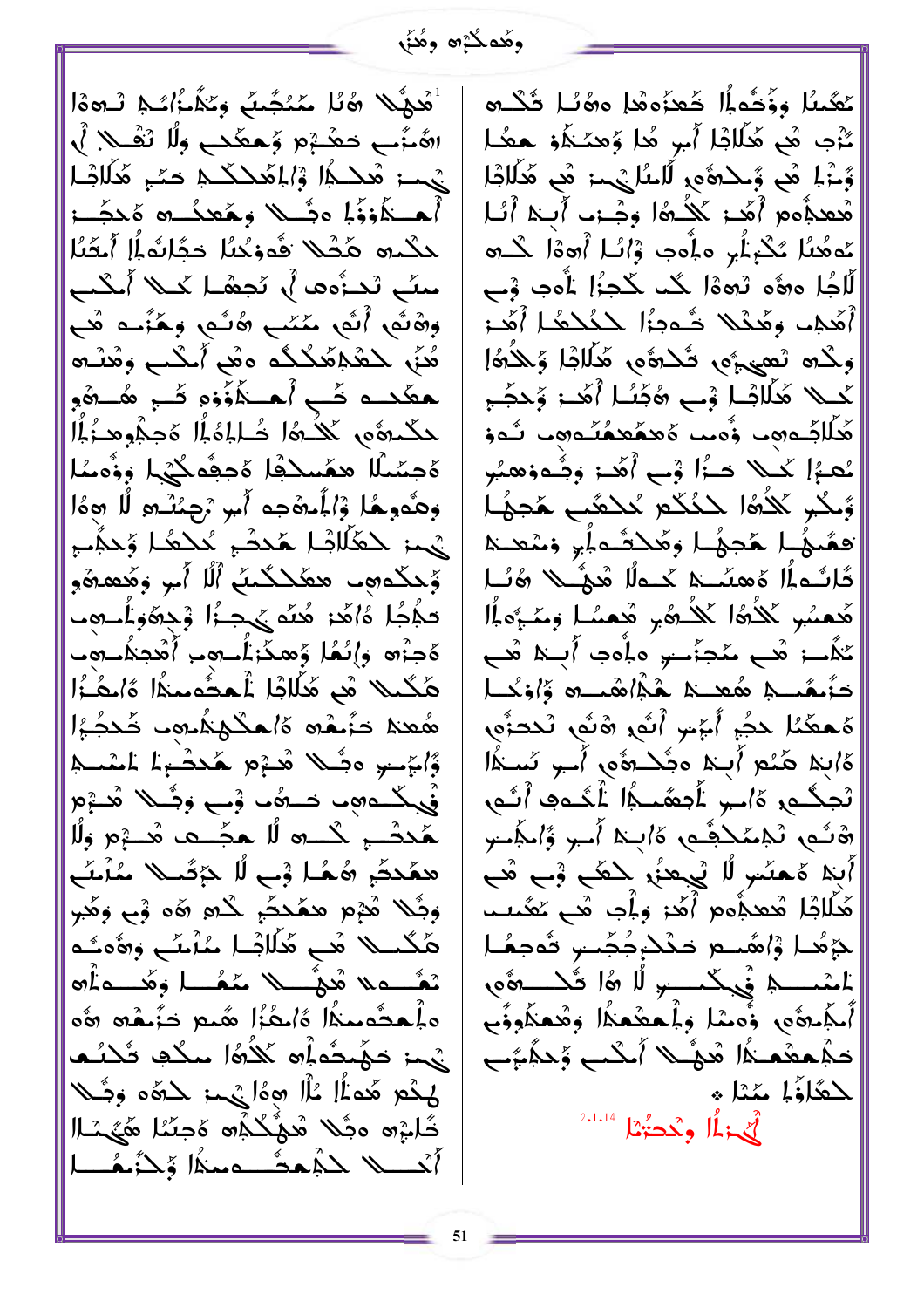وكعكثره وكئن

كَزْنِهِ كَزْنَهِ كَزْثُمُلُهِ وَ الْلَّهِ كَلَامُ ا وْالْمَا كَحْجُرَا \* هَكُسِهِ هَكُسِهِ هَكْشُهِ يُلِهِفَ لَلْكَلِ لَمُمَعُل وُوْثَت تَنبُلا مَحْنَا الْأُوَوُّحَكَتُمْ \* وَمِنْزَمِدٍ وَمَنْزَمِدٍ وَمَنْزَمَّدِهُ لَدِينٍ لَلْكَلِمَ هُزُوهُا، وْ}ِلًا حَسَّمًا وْكِخْع هُدِلًا مِ أهُدَهِ أَهَدَهِ أَهْدَّهُ نُوهِفٌ لَلْمَلا حَبِحُدُّا. وهُم هُم هَٰحزُا حمُّوصُا وَّجَا ﴾ @َوۡوٰهِ ۞َوۡوٰهِ ۞َوۡوُوۡهَ نُـــــــــ9ء لَّاـــــــــــ⁄ا هزَجهُنَا. وَهكْتَ خَعفَنَا حَدَّا ÷ gîsîrî أُووَهِ أُووَهِ أُووَّةُوفُ مِنْ وَمَنْ الْمَسْلَلَا هكْنُانُــا. وهَــَمْ: وْهمْــا فَزَهكْمِهْـا. كْمِلا لِمُحْشَدِّءِهِ فَيَنْ الْمَحْمَدِ وَهُدَمَدِ الْمُحْمَدِ مطكركوه أوكم حفْ حثَكْثَرْم ٱلْخَمَّىٰ حدُّه حـــدًا يُحـــرَ 1 وَوقُحــرًا لَمو يَـــأَنَــلا ثَلاحُثْما ثَــــــه حكَمُـــــم ثَبَ وُوَّا وَحذَافُوْقَا دَنُسٍ، هُدًا كَذَّىمَ مِّقَطَّا وْكْبِرْأُهِ حِدُّهِ كِمْكُوهُمْ وَلَمْكُمْ وَلَمْكُمْ وَلَمْكُمْ وَلَدْ يُدوُّا أَمِّسِـدُه حكّمعِـدًا. 6ُه مُـ-3ُ ﯩﯖﯩﯩﻐﻠ ﯕﻜﻘﻘﺎ. ﻣُﯩ*ﻨ*ﻪ ﻣ*ﯩ*ﻜﺪ*ﺍ ﺃ*ﺳ هَجَزًا، جزًا وِكْبِهِ 30\$ كُلُّهِ هُوَوَّيًا. بِأَلِمَا هَ90\$ لَكْتَ مِهْ هُوَدُكَ الْمُكَانَ وَٱلْمُلَا لمعَملُهُ الصَّمَلُكُمُ لَّكُمْ لَاهِ ﴾ بكُولُهَا، يجريف كَلْتَهُجُبْ وَتُعَيْ أَه مَكَمعُــا أَا مـــأب حُــولًا حيْـــه كَمَاوَةُوَّا، هُ/هِكْكُمْ دْھِيْنَ وَشَكْمَةَ حِزْمِكَمَا حِزْهِرْهِ لِمَكْسَارِ وْالْمُوهِمْ حْسِهِ

وهُ بوجد تُصرِبُ من مُسْمَر روڤ سَمْمَع بِنْ مِعَةٍ مِعَةٍ مِنْ هُوَ مِنْ مِنْ مِنْ مِنْ أَئُمِ تُكْتُوهِ مُؤَيَّلاً شَأْسًا لَّا حَــْشَاً. وِلْعِزْا أَلَـٰهِ أَمِّـهِ مِءِ كَـٰٓءٍ أَهَٰـٰٓءَ أَهَمَـٰٓءَ لعطير لَّامَمُه هَجِيْدُه وَكَيْرَاْ أَلْمُحَسَّنِ هِ أُوْتِ وْٱلْسَا ٱُووْا ۚ لَمُسَـٰلًا ۚ حَكْـُـووِت ەلمْەب ھُاڭلا ەَجنَّىْل وَيُــــــوب لَكَـــد كَلُّهُ) هُمْكَ \* يُسِنَ وَجِئْنَا أَسْلَاهَ أُهِمْ حَجْمَعُ الْهُوهُمَا أَبِّ رَوْهِ خُصْرِهِ خَرِهُمْ الْمُ أهـنكَمنَّك حثَّمــ حـرهُ حُــب وَّحِـعَــمنَّارَه لَكُهُلا ۖ لَكُعٌ وَّامُنُنَّبِ ۖ هُمَكُهُمَّا وَهُدَأَا كْلُوا وهُدْكُرْه وهُنَّ هَ لِلَّهُ كَحْقَة فْهِيْهِكُلْ: هُذِمُا أَهُذِ جُب وِضْنِبٍ أَبِيلٍ. ەٛائا مەھُنا ئېرلمى ۋە إِسْتَرَبَّ وَالْمَرْوِدُ إِلَّا أَهْدَى وَيُحِدُّ إِ يْ بِحُزًا أَلَمْكُمْ خُصْرٍ وَهُوَ أَلْمَصْنُ هُ \*

كُنُّه أُل وهُزم كُدهُه بِ

كَلْكُمْ تَكْلُكُمْ تَمْكُلُكُمْ وْأَهُدْ تَكْلُكُمْتُو، أُحعُل وهَ حَكْمِهِ وَتُحَمَّلُا حَيْمٍ ضُمَّ حَسْمَ أهُدْه أهُدْه أهُدْه وْأهُدْه هَكْلِـؤْيُهِ، أَحِعُـأ وأهزؤُوهُ وُكَمُلًا حَيْمٍ ضُمِّ كَشْعِ \* تُد وقَدْأَهَدُا هِءُمْ أَهْنَى حَمَّهِ حَدَّاوُا هُتَنَكْبَا أهدُّومماً المُووُّا ووُّوهدُّهُا همُّممَّتُ ملندمة علىفذه انحبرة لنلرك كَمِلًا ۖ فَهُوَهُمُلُ وَاُدُّهُ أَلَّا وِكُعُو ۖ مُعَمُّ ٱمْلَا \* كَعِ هكْسُـا هەُا هُزْسُــهِ. حفَكَيْنَــا ەكتكىكا ئىدە ئىزئا . ھَكْكُ ھَكْكُمْ ھَكْگُمْتُىمْتَ لَّاسْلًا كَدَّمْلًا: وْݣَلْلْ حْكَكْرًا مْ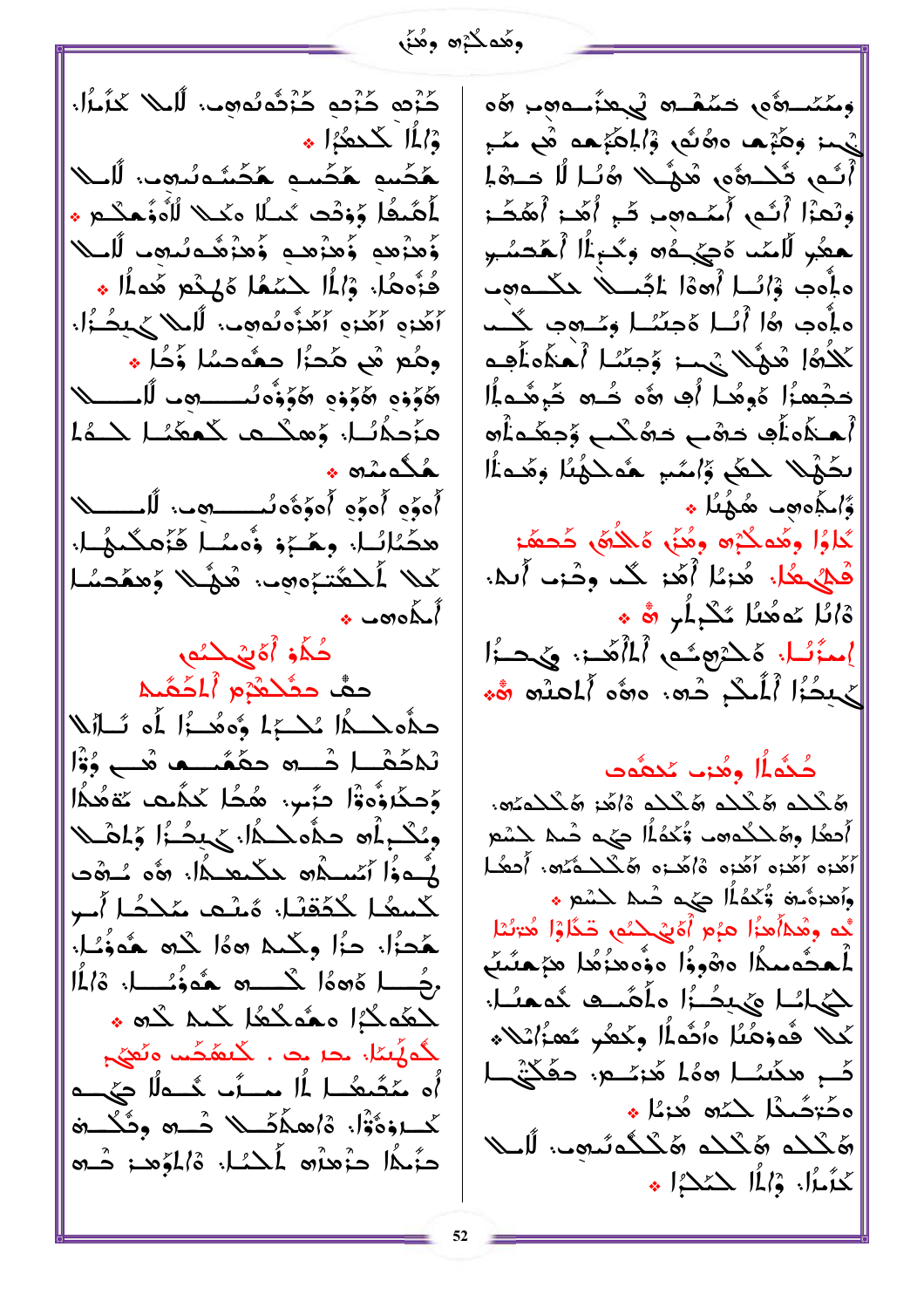اهَٰذِه مَّتتَكَمُلًا. وهُم خُةههَا لِمُتمُرَا. **وُّكْڪُلُّا ﴾** هُوصُبا لَّاجُدهُا جزَوهُا. (وهُزِجُا) إِسْؤُلُوا: ٥٠ (٥ هَٰلَائُــا مْـــى هْـْــئــا. ىسْــى ھەُا مْـــى ذُهِ هَا. وهُكُم: حسْمِقُا وِكُلْمَا. مَبْرُه أَا لِكُلْهُا: وَقُصْرًا أَلْمَكْبِ كُثَّــمٍ مُومُنَــا وُوُومُــا هُ هرُدزُنُــا. هُا أُمـــرُه، حُـــهلُا. وَهْــا كَعِجْزِيْلَ الْمَحْدِمِجَّا لِّلْكُرْهَا جَزْدِهُمْ. ەكلۈكىل ھَىنُسل ەَھكىھُسلى ەھَجسۇل لُلنُمُّه لُم اُمحہ لَمْنِی هُما وِنُوتُوْنَے وَ مَعْرِ وَ وَ مَحْسَلا وَّكْحُكْ، مَكْمِ فْتَهْا كَعْتُوْا، ضَرْهُٱ ھَكَكسە، كَعمَّسُا مُعمَّائسُلَّا. قْتِكْلُوهِ وَٱكْلَ هَعَنْتُكُلْ وَٰرِجُكُمْ وَٱلْمُتَكَبِّرِ ه الْمَوْمَ هُ أُهجُّومجُل لِّلَكْرُه احزُوهُل وحُلْوَجُل هَٰبِئًا هَـمَـكَعُلِ مِهَجِزًا لَّانُعُوَاً ﴾ إِسْأَمَا، ۞، ۞ أَلَمْكُمْ لَحْقُومِ كَسِزًا هُبِ وَّهِ هُمَا. أَسِلَمَا كَمِعْضَـزِلًا. كَمِلا شَكِلُهُ وَاتًا. وُلَّكُم تَعِدَّالًا \* ါ်လမီတ أَدَوْهُما أَلْمَدُّومِمْلًا، وَكَمَلاً أَوْكُمْ هكْعُــا. أَفْ هُدْــزًا هُـدُـا. نْعهْيْــا لُانُمُّه لُم ُ أَيَٰ هَٰلِ كَحُتْنَا، ۖ وَٱتِـٰهَا ۖ نُوَوُّنَـٰلٍ ۚ دَرِّهِ مُنَـٰلٍ ههَكْمِ 30\$، كَمْعَد أُهُّ; أَا \* ْجَزُومُكَ أَنْفَدْعَنِيْهِ ... لِلْهُدَاْ \*. ُ هُدَمَسًا لِحَدِهُ هُـُلَا. وهُمُسَعَّ هُبِ

كَ هُمو حَاوِظٍ حَيْ أُهَٰٓ مَٰلًا وَ حَمْلَا مَحْمَلِ هُءِمٌ مِبْحَةٍ كُمْ مُكُوْمٌ \* هَزُفًا ٱلْحُسَّى هُوهُـا هزْهُــوهــ هُــع قُـةهُدهُّى، ه/نْغْـالْمُدَّسَّـ هُمْدُوَّمَــ لْحُرْهِ حِكْمُتَتَوَّى، بِكُونَا رُهُ حَعَّمُا وْلًا أَسْوَا كُلُّهَ أَنْ هُـزًا حُـرَفٌ: وَوَقَسْمًا لْكُلُّهُ شُلُفُةً وَهُٰٓئِكُمْ وِلْلُؤُمِّسَ شُلُّهُ ﴾ إمعَ ثُل مدد الكعوَّمِية لَكَّرَفَ فُكْسًى هِعَمًا دَهُنَا مَهْداً، مُحْدِهِ لِحَقُّ أَرْدِكْتْ! لْمُدَّدْمِهْ الْكُرْهَ دَّوهُا، هَمكْهُا دُمِّ أَسْلُمْا \* هْ ا هِمُسُا هَكْتُا ٱلْمُكْسِ وَٱلْكَسِ بُهودُا وِقُودْهُمُا. ۖ لِكَعِيْمُا مِّنِي أَوْبُدا أُحِذْرٍ، هَكْثُلا إِلَٰه وِنَس هُوَجِعُلًا ﴾ هُه وِكُمِيةُ أَهْبِي ٱسْهُرْهِ شُهَّكٍ. يشْبِهِ حسَّـوحُـره للحُمْــــــــم إنْـهُـــه أنَّـــه وَ أَحْـــلا كَعْتَقَا حَمْدِهُ أُوَّنِّ وَٱلْمَذَّوْهِ هُم دُ وهُوباُل هُ ههُتعنا هُجو هُءكُلا لَمُحُمأًا. حَبْدَلَا مكْتُا وكَهُمعُبَ، أَهوًا كُلِّر ىْعُد*ىلا مْخْرَەلْلْ: ۆَقْتْبْتْ*مەرەب ئىلگىلىر ىُلمُسْمِ \* إستُما: ٥، ٥، (في رها هما) همك لمسع هُا ذُكُم حُاهُ; أَا، هُلا مُّجِهُ! فَرُسُلًا، وُكْبِ كُمْ كُعِكْبْلًا. هُـْئْلْ هِعْسْلَا \* ါလစိတ هُوصُل لِّلكُهُ! جزِّوهُا: ولَّاوْجُا هَيئًا. ەْھكھُا، ەممْبۇەلُمْ كْتْݣُرە ئىنھا، مُنْعِمًا هَفَّزًا، هَدزُه لا يُحُل كَدُهُا هَّنُوْا قُزِهَا ذُكَرِ \* فَي تُوْمِدا كَكْتْبا.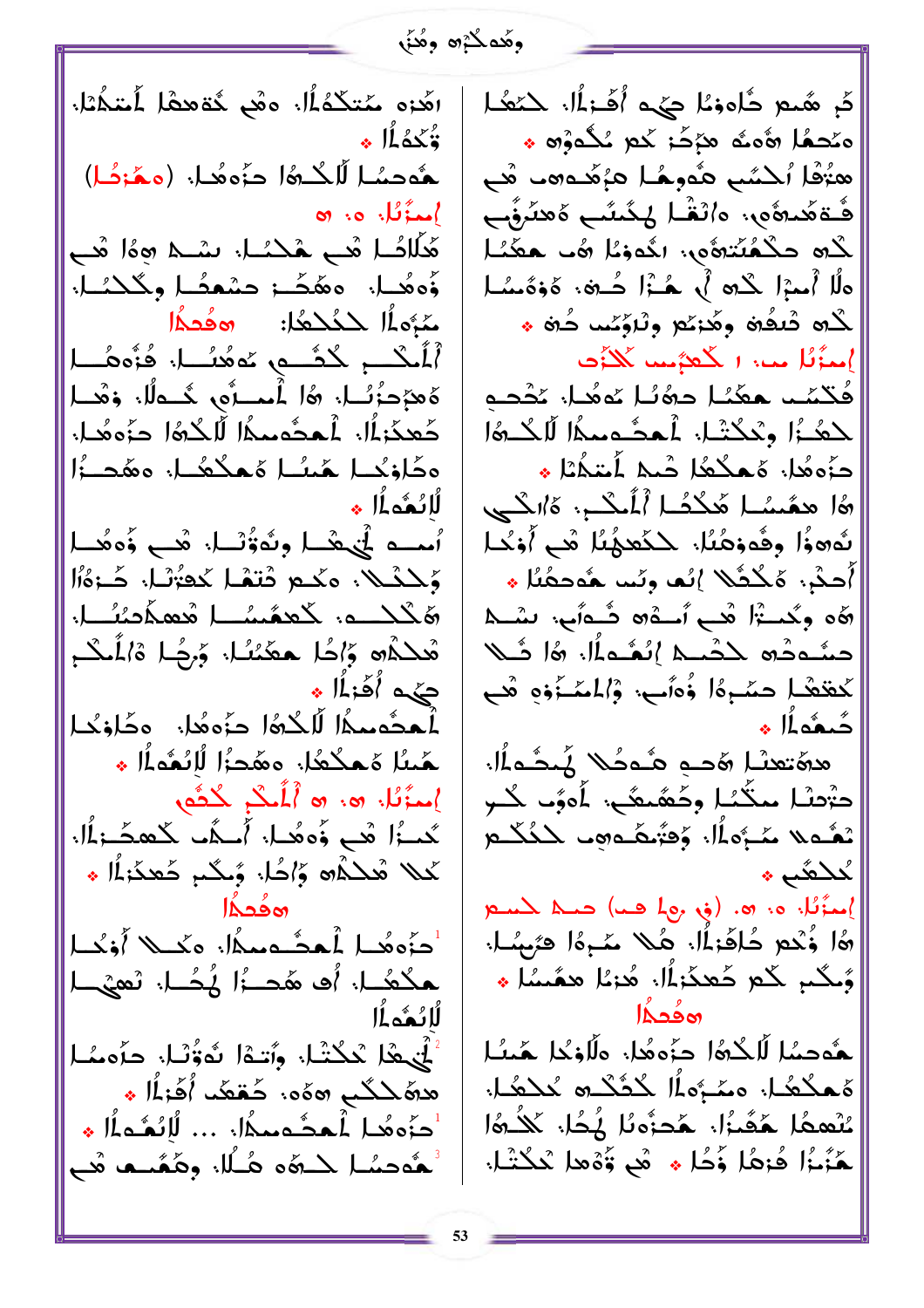وَهُدْكُنْرُهُ وَهُنَّى

هَ وَ مِنْ مَرْدَهُ الْمُوتَ مِنْ الْمَرِيَّ أُماممِيَّدٍ. هَقَامَ حَمْدَ هُ الْمُكْمِ هُنُمْةٍ. ەكْتْدَا ىكْتُب وۡحَدَّةىكْــة، وْۡەھۡـَٰٓا أَكْلَمُوهِ وَحَمِنْكُ وَالْمَوْزَا وَّدَٰكُمْ الْمُؤْمَّلُ هُدمُكُرُهِ: حزَّىبٍ وْٱلْمَا هَفَزِهَٰبٍ حَيَّىٰہُ ٱ وثَنبٌ تَبِمُت \* لكذَّاوُا ومُكْرًا فُزَّەهُمُا مِكْاوُا وَحِعْدًا حمُلًا، سرِّه كَعْعْدًا سرِّه كَعْعْدًا مسرِّه كَعْقَصْهِ مِسرِّهِ كَعْقَصْهِ وَاهْدِهِ أهدُّه ممارًا، كَعفَسُا، وْالْمِكْرِ دِيْءَ ضُم لحَسْمِ \* لْحُسِبِ حَدْمَصْلِ حَدًى لَا تَحْسُى، هُزَئَسَلَ همُسُلٍّ وَحَكَـــرُ لِٱلْقَرْهَـــهِ. كَــرَا هُومُا \* لَم حُقَقَا لَم حُقَقَا. اهُــزه حْــه هَ أَلْمَشْكُلُ هُوَ مُعَهَّلًا ﴾ لَه شَدشَـــم، لَم شَدشَـــم، كَمَتمْـــا قَتُمِصْلِنَ الْحَسَنُونَ كَلْسِي أَنْفَسُمْ مِنْذَانَ لكحرًا حعّه لكتهم حتُم رُهزًا، هَجتُم أَحعُعُا، اُهنَّى كَلِهِ أَهشُـــوسمُا. كــــةه وُفزُهضُــــع \* هُمعــمِ كَفُــا هُمعــمِ كَفُــا. حـ2ْنُــا مُعقُداً. ةَاقْدَى كْمِ أُحْشُومِهْ). لكحزًا حعّه لكرّه كَحِلًا يُـُوتْرَا كَحِلًّا يُـُوتْرَا، هُمْعَبِ كَجَمْ هُومًا: هَ/هُمب كُــرَه لْمَحْـوممُّا:  $\star$ الْمَاهِ وَالْمَالِ وَهُوَهُ هَذِهِ  $\Delta$ هُعب حَزْهِ هُـا هُعب حَزْهِ هُـا. هُبِ جُوههُا وِصَّعْداًفٍ، وَاهَدو كُلُوه

وُوَّاً، وُرِجًا هِوَّا حِسَّمَتُوهِ، وُوِيِّس هُمِ **ـمَّد**َٰ \* أَحِزُهِ مُعْلِ الْمَحْقَوِيمِ الْإِن مِنْ الْهُوَ الْمُؤْوَلَا ﴾ لحويبيل اره وِيَّىب شَمْهُوُّا حَهُنَّا مُمْحَانَ جُمْعَيَّا وضُبط لحَسْبُ وهُــُلا وأُحجَــُـومِيدًا حزَّہ هُا، حثَلا هُقفُ هُا وُكُم \* حىلى لَحْمْدُا حصَّومْهْ وَمَّبِ حَكْمُهُ أَجْنَ كَجِزًا، وهَجَّز كَبِلا قُزِهَا وُحِكْسٍ؛ حيّد أُهوْمُا وَحِكْبُوا \* أُهَّــزِيُّا لَّا هؤســـهب هُدُـــا، خَفْزَئـــدًا وًى هُو. هُنْصِي بْهِم: نْݣُحِص هَٰكْحُـا. هَكُدُّه! حُكْمًا نَاحُدُو \* قْتَحْـذُهُ وَٱحْـا هَدُّهِ هُنَـا. هِهَا إِنْعُـا كَمِلًا وَٰرِجًا. حَجَّفَ ثَوْوَهِدُهِ لَٰٓا أَمِنُنَا. وَمُعَامُ وَحَدَّهُ حَدَّابٍ مُ حەُنُا مُعمُّا هُجَۃُلًا، حەُنُا مُعمُّا مَنْزَهُ أَلَن وَيَكْرَا كُبِ هَٰزَيْتُمْ قُزُّهِ هُشُرُهُ وكلحُما، ضَمِصْه هَضَـز لَكْعِيَّة هُـا أَكَلُّهُ مِنْ مَكْتَمِي مِنْ مُكْلَاتٌ لَ وَقُكُمُ الْمَ رَحِمِ كُلُّهِ هُيْ الْمُسْتَوَاءِ مَعُوْضًا هُنْبِ كُلُّهِ هُبُنِعٌ ۚ هُضُّوضًا حِنُّسٍ هُبِ أَلمْوْهِ، هُزْسُم مُهجُل كُلُّه مَكْحُلٍ. ەئەھْھ أَهْز لْمِحْـومىدًا، ݣْݣْدْسِع | مّةهُدُا وُحكَافُووّْا دَّسٍ \* ـأَهوَٰٓا وَٚحُــا مَّحَّتحَـــٰ، وَٰۢاحَبِ مُكَــدًا كَلُّــةُا حَــزًا حَدَّوَهُــا وهُـزَـُــع هْنُــة فَي أَا لِكَـــم، كَــلا مْبِي أُونُــف هُلْا لَمُوْدُهُ ووُّەمْمُلُكُمْ كُمْلًا؛ حَضَّرٍ كُمُو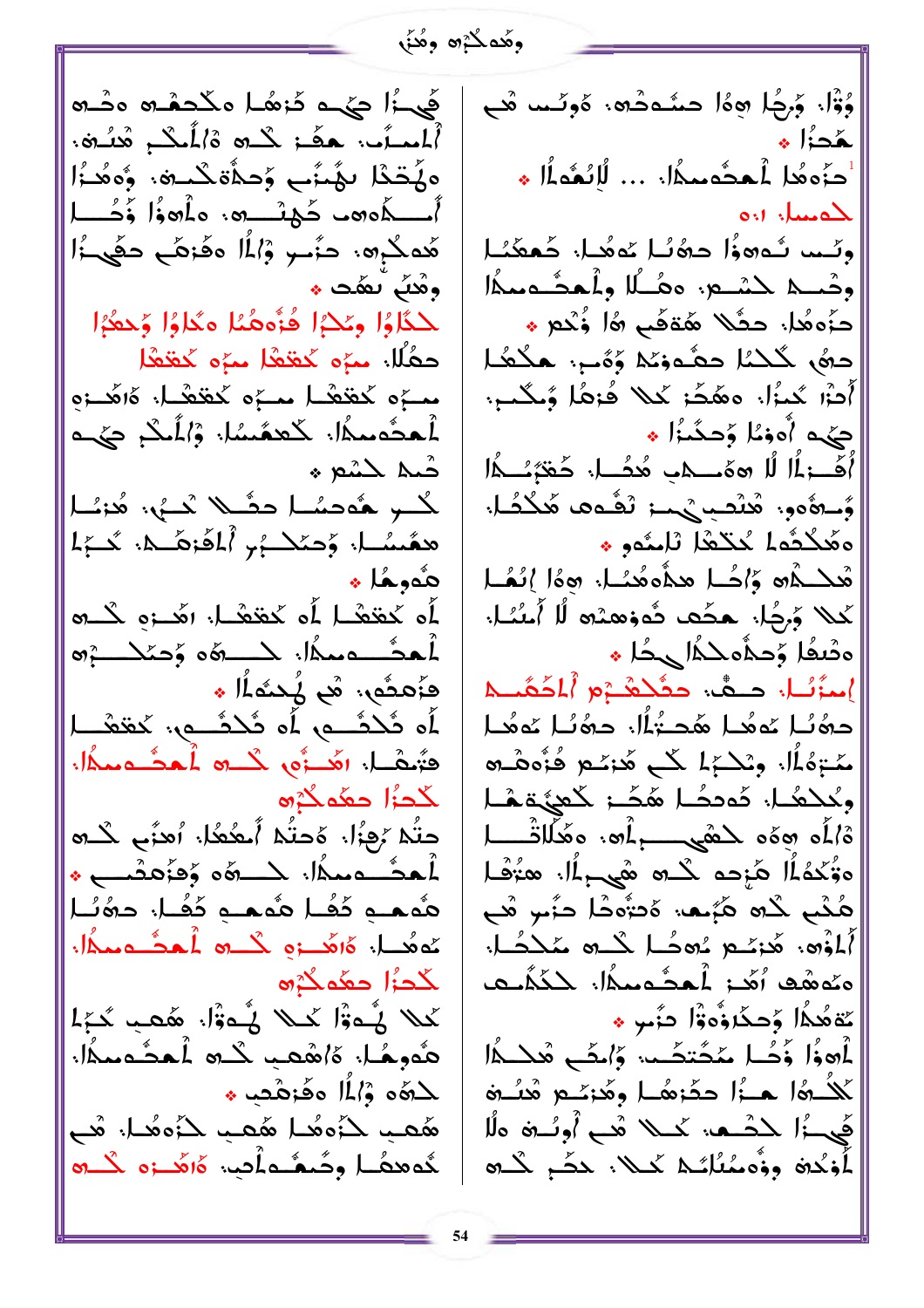حثَّم مَلْحِرُهِ. وَحَضَّكُمْ لَحْشُمْ \* ضَّئْمًا ضَتْكُلْ فَتُعَكِّدْ خَعْفَيْسًا. ﴿ أهتُن أُحدُه ممارًا، كَدَرًا دهَٰه كُنْ \* \* كَــٰٓءُاًا كَـٰٓءَٰٕاًا، وشَكِّدُب وَّــۃُااْ، اهَٰٓۃُٮبِ لْحُرْهِ الْمِحْدِمِيمَا. لَحْدَٰا حَقَّدِكْرْ \* ثَلا كَقْفَبِ ثَلا كَقْفَبٍ: كَـْعْ ثَـْلا كْمُتَبِ الْهَـزْمِ ݣَــــهِ لْمَحْـــوممْال لكحزًا حعّد كُثَرَه \* حْنُب كَرِلُمْ حَنَّبَ كَرِلُمْ. حَنَّب هَبْكُنُولُمْ. ةَاهَدْوِ كَلَّهِ أَحْدُدْمَا، كَحَدُّا  $\cdot$   $\alpha$   $\sim$   $\alpha$ ٱلمَوْهَدُهِ ٱلْمَوْهَدُهِ لِمُتَمَامَ لِأَوْهَا. ةَاهْدَهِ كُنْ هُ الْمُحْسَمِيمًا، كَجِبَزًا  $\ast$  on  $\mathbb{Z}$  and  $\ast$ أَه مُكْمُ! ووَّهفُخُوا: مُكْمُ! ووَّهفُخُوا: أَلمُؤْمَّكُمْ كَلا شُعَّى: مَعَكُمُه مُدكَّبِرِ \* ثُـلا هُـ٥ضَنّب ثُـلا هُـ٥ضَنّب: كَــ٥ ثَلا هُةكْهُم كْدْكُمُهُمْلِ. حثْلا **ٛۮۥؙۭٮٞٛؾ؞** لْحُرِ هُوَصُلًا لَحْتِرٍ هُوَصُبًا: وَجَحَّنَـج وْبِ وَّٰمِعَۡسَــُو، صـ;ُّا وَّىكُـــمِ مَّەھُلَــا، *ۿڮڷ۠؇*ڡۛڡ۫؋ڡۢ*ڵ۪؞* لْحَوِّ هُدَتْ لَخُو هُدَتْ؛ إِذًا لِمَكْتُمُهُمْا. أُكُلُّ هَدَٰرًا هُوُّمَتْ هُدُوِيمًا. يَتَمَّ لَلْأَبُهَا \* *®* كَاوُا وِكْثُرَا فُزُّەهُمُا *®* كەدكا ھَدَّ: حَكَيْمَة الْمُتَحَمَّدُ مَنْ مَنْ مَنْ مَنْ كَمِلًا كَحْبُرٍ هُحْكُمُ وَاحُلُ هُءَفِتْ \* هْدُبْ وَسِيرُه لْمُوشَدْوْلُمْ بْهُ كَكْدَيْهِ : كَەدْدًا وِنَسَّىٰ مِنْ هُمْهَـٰا هُـُدوْتٌ \* مَمْفَهِم كَسْبُوْا ةَاهْدَهِ وَكَكُمَوهِ.

أمدً مماًا، كَداً مكْمكِرُه \* ىشكام گىنْزا ىشكام گىنْزا، لىك دْسكا لحقيق وَاهُيَاهِ كُنْ وَاهْتُومِهَا: كحائل حكام كيره \* مته حسم معُوصلُها مُوصَدِ معُوصلُها، مقطَّب هَعَتُهِ أَنْ هَاهُدِهِ عَمْدُ الْمُحَسَّمِيمَانَ كْحرّْا حمّْـمكْرْه ۞ مّْلَاتْبَا مّْلَاتْبا. يُ قَوْلُ وِقُومُنْنَا. وَاهْدُو كُلُّ و أهدُّه سِمَّانَ كَدْرًا حَقَّهَكُرْهِ ﴾ هنّه كَعْعْدًا هنّه كَعْعْدًا، مْبِ لَمْهُا ويُدهنه، ةَاهَدْه كَسْ الْمُحَدِّدِها، لكدا حقمكةه \* الكعم دْتْقْمَا الْحْمَمْ دْتْقْمَا. وَوّْهِ هُما ەئدەھكان كَالْهَيْزِةِ لِكْتُلْهِ لْمُعَشَّدْمِيلَان كحسرًا حعّ وحُرْه \* أهمَّ حَسنه أَههكُكُّ زو، أَفْ قُكُمُ أَلَّ وَاهَٰ زَوِ كَلَّهِ أحدَّدمكُم الله حكَّدة \* الْمُصِرْبُه ،عدامُ أَهْ عَلَيْهِ هداُماهَ عَنْهِم هُوَدُنْيَا، وَاهُنو كُنْ أَحْدُومِهَا: كْحَزَا حِعَمْكَيْهِ \* هكُم ةَاهُدِو هكُم ةَاهُدُو. حَقَمُه كَاوْكُمْ دَاهُمْ وْ كْمُدْ مْالْحْشُومْهْلْ. | كُحزًا حعّه كُثَرَه \* لكُوهُ عَلَيْهِ مَنْ السَّرْهِ مَنْ السَّرْهِ وَذَهَ مَنْ السَّرْبَةِ وَذَهَبَ مَنْ السَّمْرَ مَنْ ا مَكْمَعْطًا: فَاهْبَوِ ݣُـْ مُ الْمُحْمِيمَالْ: الخدا حكمكره \* وُّەرە ةُالمُفْرَمِي وُەرە ةُالمُفْرِمِيةِ، يَحُثُّلُ وقْع كْكُمْ: ةَاهْدْو ݣْلْهْ أَحْدْهُ مِكْمَاءَ كَحِزًا حكَمِكْبُره \* لأَهْ هُبْتَهُمْ لِهَ هِ وَتَهْبَى: هاُهِدْئُي أُلْهِدْهِ مِمْاً! خْتِرْكُماً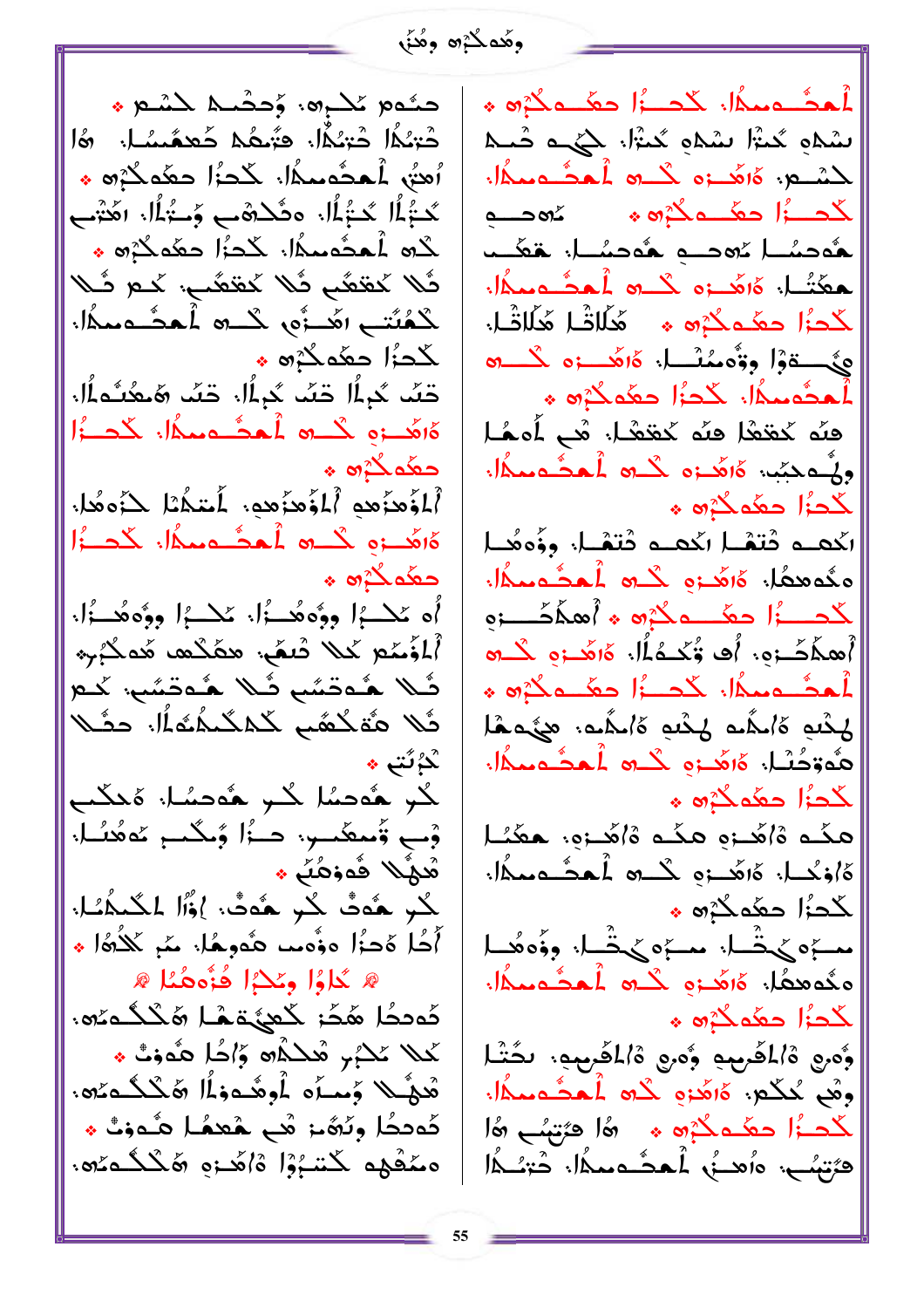وَهُدْكُرْ۞ وَهُنَّى

هُومْالِكْتْهُمْ، \* حْــزب أَيضًـ هُزْسًا إِنّـا كُــرٍ هَكْكــه ھُگُلُم ھُگُگُمَّين هُـــز، أَمضَـــ هُهَهــــهُ/ إنْـــا لِحْــــبِ هُوزَالِكُمِعْهِ \* كَاوُا وهُدكُرُه وهُنِّي هَجْدُهُ، حُحهُ: فَطِيْهِمْا. ٱلْمُحْمِ حَدَّمِ يَسْمَ مَّهْ مِنْهُمْ فُؤْهِفُ). وأَكْلُهِ هِ هُوَيْـًا هِمُسُــا كَعْبُسْلُاهِ وَوُمُسٍ، بِكُمْهَا، تُ، يْا مِ كُوهُنَا هِكْرِجَتِّ كَاوُا وِهُدِكْرَهِ وقُنَّى مْقُدِيَة فَقَيْشَانَ مُوقَبَّا هُدَوُّت كْتَاوُا هُو وُهْتُو وُوْٓا ٱلْمُكْمِكْتِ: هُكُنَّا المُصَابِرُ مَنْ الْمَوْجَمِعَ مِنْ الْمَصْلَحَةَ مِنْ أَمْرَةَ مِنْ مَنْ وَجَمَعَتْ مِنْ مَنْ حُعمَدِهُا. مْبِ هْكِ ٱلْمِعَرَّدِ كَــْ وَهُ مِ هَٰلَاتَٰا، ويُووؤُا حِعَيْنُا أَرِكَبِي حِكْمِوْمٍ حُعمَّدےُّا، ۉَ/هُـــزه ۞حُــوهُ، هَـُلاَثْـــا لِتُبَكَّمُ*اْ*ا: أَبِيأَهِ, لَا يُوسِكُمِ.. مِعْمَدَّنِّبِ لِحَثَمِ خَعَيْبِيَّهِ أَ ذَكَرًا هَدَيْبِهِ أَلْمَهَا لحَثَلاهُ عليها. مُلاَس وهُمثا أَأَكْر لْحَدُّے، فُزُّہْصًا، مِعْسُلا ضَعرُّتِ اُم ووَةَ بِ مِنْ وَاسْتَ مِنْ أَمْلًا، أُمِيتُ وَيَ لكنگــوُا وُهكَــرؤُو وهُبـــع حلُّووُـــا ومَّتْدُاً. وَهْبِ هُكْسَ كُنْعَ هَٰلَائُنَا. أَءْمِيَرْصِــو مِمْتكْــوُ أَل كَـذُّكَــا وهَقَنُكُــا وُهاَهنَّ وَهَهَجِسًا وَأَهَنَّا وَ أَحدُه مِمَا لَأَحْدُوا دَعَتُوهُما وَحَمْد أَوْكُما هِكْعُمَا مَعْنُمَا وَهُجَدًا يُحُمَّا حدسٌمُا م هُهكُمو هُلَاتْل كُمعُبُل وْاهُزِه وُكُواُلُ كْمِتْرُوْا، لَم تَأْلُمْ حَضْهِ حَمْعِ وَيُسِرَّا

ونُزْوَا جَرْهُا حَضَّىمَ حَسْمِ هُءِفْ \* ەنْسْأَمَة لِحَدَّوْا لْمُوهُدۇلُا شَكْلُدَە مَ وهَٰلَائُا ﴾ وهُا هُوَيْد هُوَيْنَ ﴾ لِكْسِم هُنُسْزًا هُمْوَهُنَا هَكْكُمَةٌ». ةأأحـــــــه مَــمعَـحـــــــه ضَعحَـــــــــزلمُّا مُّەوْتْلِكْىعْتُمْ \* \* \* \* صُلا ئەرۋاھ وڭغا ۋۇب ھڭگىمتە: | مُهوْمْلِكْمِعْي \* | ممحالًا ودنسو حمدوهوا وكككمترهن هُوُهُا حِلُّووْمُا وِمَتّْقُلًا هُووْمُلِكُمْ \* وڭ ه هُكّى ئىڭدى ەئاھْز ھَكْدُە مە. هُوصُا لِّالْحُمُّا جَزْوِهُا هُوْءُلِكُمْ \* وكمسلا أوجب المعكعك ومقتنسا هَكَكُمَمَهِ، وهَدَءُ لَهُدًا لِلْهُمَا لَلْهُم أهدُوْمْلِكْتْبْعَيْنِ ﴾ |إسرّْنُا، حِيَّاوُا وِيْجَا!| كَمْلَا شَمْ لَحْشُعْ كُحُمْ مَقْمَةً مَكْلَمُهُ المَكْلُمُ الْمَكْلُمُةِ: هُكُــة وَهُنْمَـــع هُعَــــد «هُمَــــد هُهُوْمْلِكْتِيْهُمْ ﴾ هُـلا نُـه,وُّأَا ىفَـلا غْاوِّنَــٰ هَٰلْـُلـٰـه هُكُلُمْ هُكْلُمُدُهِ. مُّەۏْيْلِكْىمْيە ، هُدُمُائُے هنُے وَٰا ۱٬۵۵ هَ كُلے كَلْكُمْ هَكْكُمْ». هَ نَنْائِكَ مِعَكْلًا هِءُ مُعْدَلَكَ \* كْحِبُرُا حُبْدِدُا أُهِيزُا هِمْا هَكْكِيم الْمَكْلُمُ الْمُكْلُمُ مَنْ